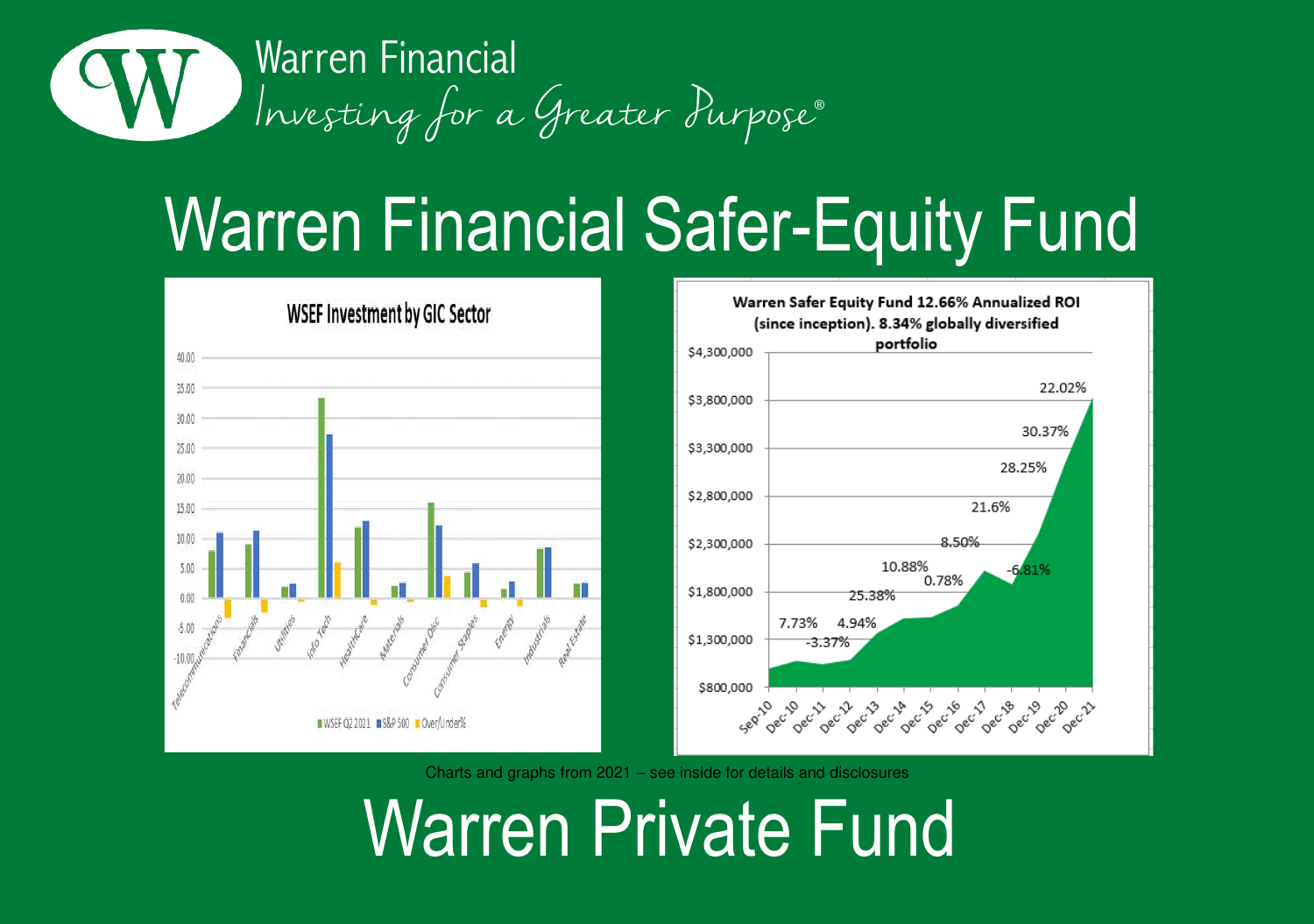

At Warren Financial, we find truth in the idea that you can achieve your financial goals when you have a Greater Purpose in mind, going beyond just financial security. Our mission is clear: to assist our clients in achieving their financial objectives so that they can achieve their Greater Purpose. Our commitment in this process is to place fiduciary responsibility above all else.

### **Why create a private fund?**

- For those clients who believe it's possible to lose less when markets go down and also make more when markets go up (example Covid-2020)
- Because grouping clients makes their money easier to protect
- For those clients who want to enjoy the assurance of annual PCAOB audits (by global accounting firm Eisner Amper)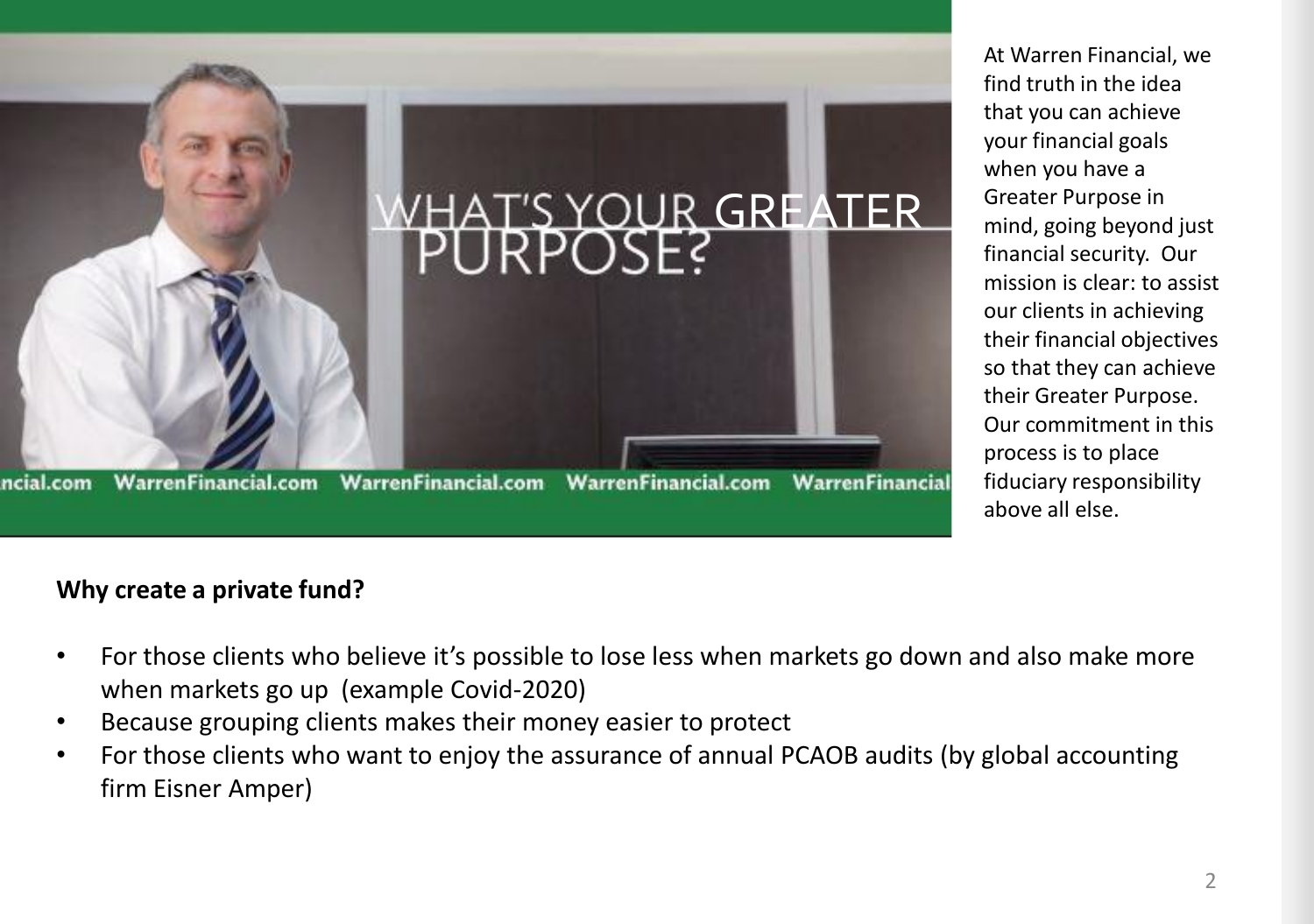| <b>TOP 10 STOCK HOLDINGS</b><br>(excluding ETFs) |               |                               |                 |  |
|--------------------------------------------------|---------------|-------------------------------|-----------------|--|
| <b>Security</b>                                  | <b>Ticker</b> | <b>Industry</b>               | <b>Holdings</b> |  |
| Amazon Inc.                                      | <b>AMZN</b>   | <b>Consumer Discretionary</b> | 2.74%           |  |
| The Trade Desk Inc.                              | <b>TTD</b>    | <b>Information Technology</b> | 2.47%           |  |
| PayPal Inc.                                      | <b>PYPL</b>   | <b>Information Technology</b> | 2.32%           |  |
| Home Depot                                       | <b>HD</b>     | <b>Consumer Discretionary</b> | 1.69%           |  |
| Microsoft Corp.                                  | <b>MSFT</b>   | <b>Information Technology</b> | 1.44%           |  |
| Lockheed Martin                                  | <b>LMT</b>    | <b>Industrials</b>            | 1.31%           |  |
| NVIDIA Corp.                                     | <b>NVDA</b>   | <b>Information Technology</b> | 1.06%           |  |
| <b>JP</b> Morgan Chase                           | <b>JPM</b>    | Financials                    | $0.99\%$        |  |
| Workday Inc.                                     | <b>WDAY</b>   | <b>Information Technology</b> | 0.95%           |  |
| <b>Chipotle Mexican Grill</b>                    | CMG           | <b>Consumer Discretionary</b> | 0.82%           |  |

## Performance isn't about platitudes, it's about hard work







### Performance requires

- 1. Attention to detail
- 2. Commitment to achieve the goal<br>3. Dedication to the customer
- Dedication to the customer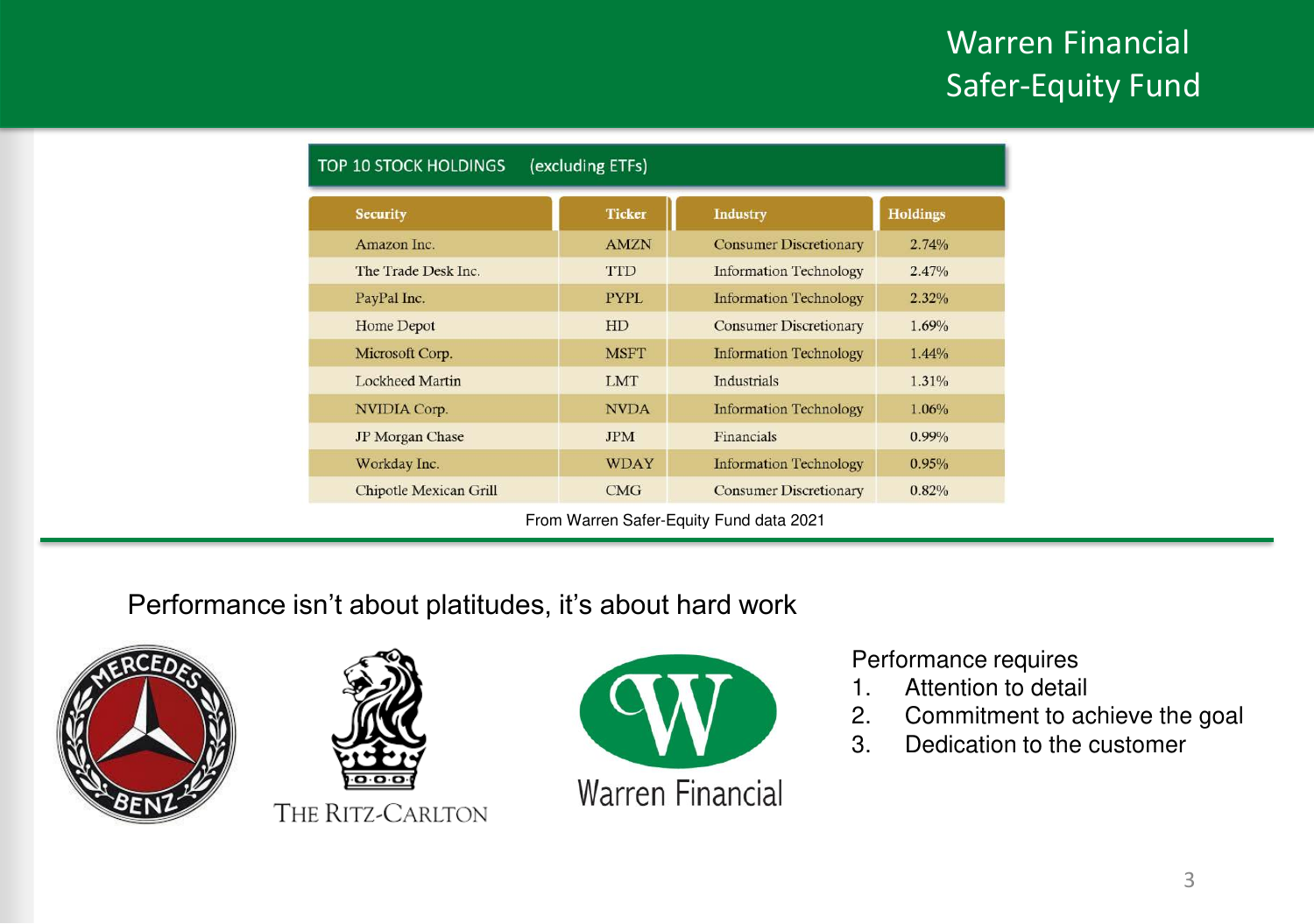To learn more about Warren Financial, please visit www.WarrenFinancial.com



**Why Warren Custom Portfolios:**

- **1. Because you are significant.** And you would like your team to also be significant. We have provided our opinions in Forbes, on Fox, on CNBC, Bloomberg, Barron's and other major media outlets.
- **2. Because your plan should not be based on generalizations and estimates.** Instead, you want your plan to be based on comprehensive software analysis and be tailored specifically to your situation. And your portfolio should follow that exact pattern.
- **3. Because you have achieved a level of success that demands attention.** Therefore, you deserve access to not only a fully customized stock/bond portfolio based on extensive research and a conviction buy list; but in addition, you DEMAND MORE. As an accredited investor, you also deserve access to "good", "better", or "special" investment opportunities from the private market, such as the Warren Safer-Equity Fund with it's 10+ year track record.
- **4. Because you believe it's possible to be "better than average".** Warren Financial works to provide you with an opportunity for a better-than-average return on your investment dollars.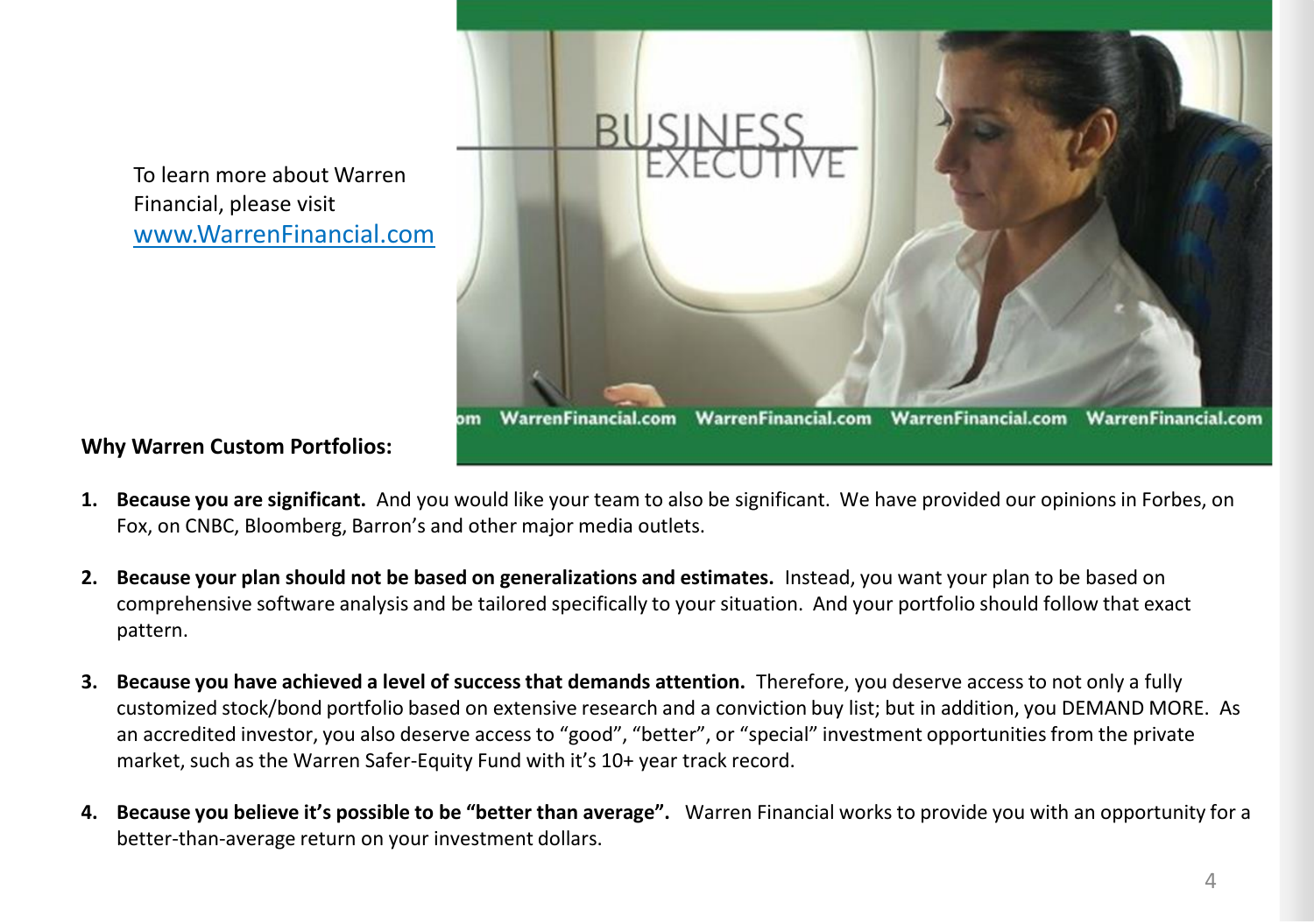### **Statistics that "mean" something**

| <b>FUND RISK STATISTICS</b>                 |                                                                                |  |  |  |
|---------------------------------------------|--------------------------------------------------------------------------------|--|--|--|
|                                             | Warren Safer-Equity Fund                                                       |  |  |  |
| Average Annualized Return (since inception) | Inception thru 9/30/21 see<br>12.66% disclosures elsewhere in<br>this brochure |  |  |  |
| Standard Deviation (annual)                 | 11.80%                                                                         |  |  |  |
| Beta (monthly since inception)              | 0.95                                                                           |  |  |  |
| Sharpe Ratio (annual)                       | 1.05                                                                           |  |  |  |
| Sortino Ratio (2 yr monthly rolling)        | 5.94 (annual under Benchmark target)                                           |  |  |  |
| Best / Worst Month (since inception)        | $+15.44\%$ / $-11.93\%$                                                        |  |  |  |
| R <sub>2</sub> (monthly since inception)    | 92.44%                                                                         |  |  |  |

- The Sortino ratio is designed to show how well a fund performs in a falling/down market. The higher the number the better the performance.
- Search the internet for funds with high sortino ratios. You will find that generally speaking the only funds with Sortino ratios this high or higher are health care only funds – which are "defensive" funds in nature and do in fact tend to do well in down markets, but also tend to struggle in rising/up markets.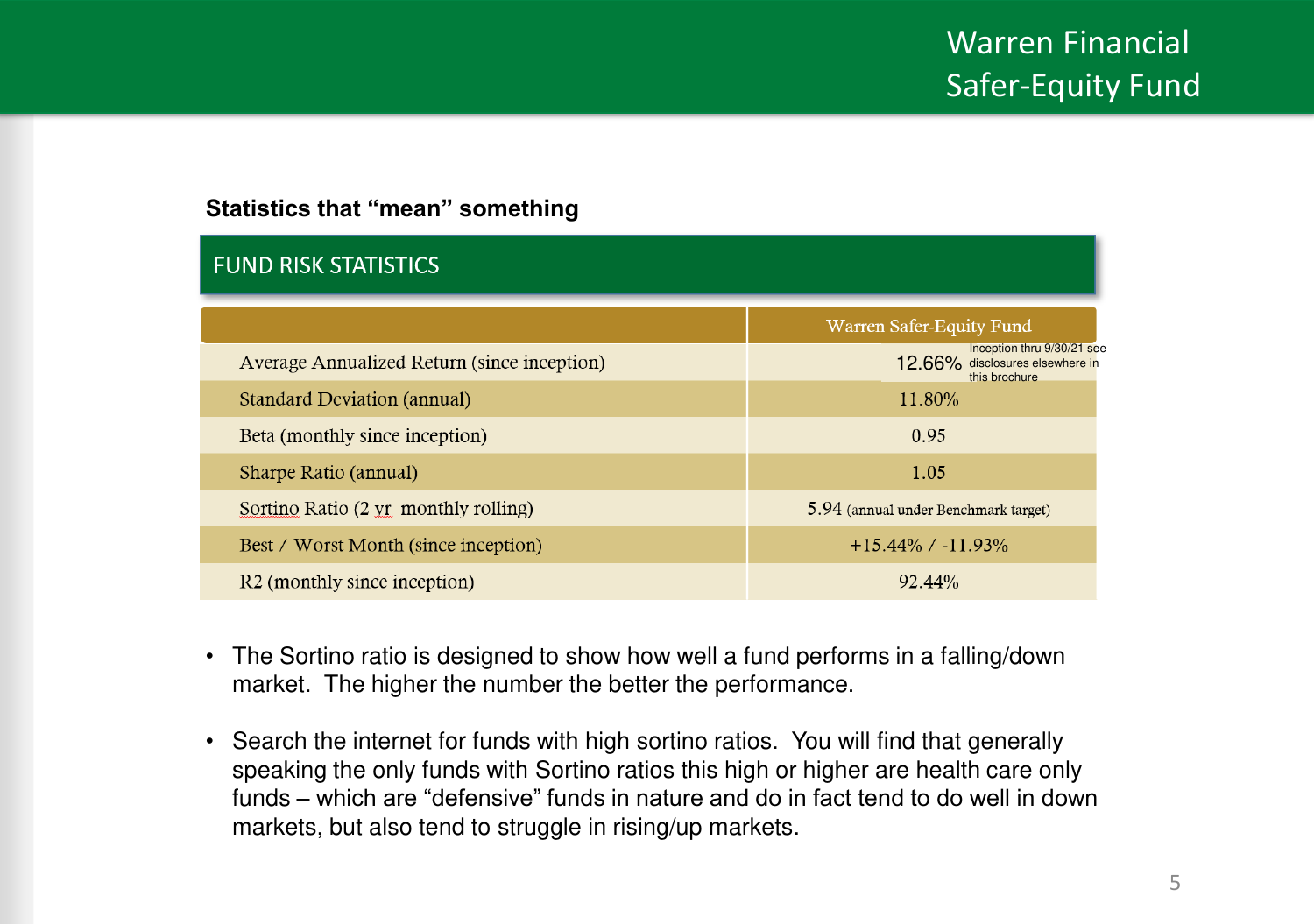

#### Because you demand innovation



Because running with the herd isn't always a good decision

The key advantage to the Warren Safer-Equity Fund is the unique volatility hedge employed. Utilizing the Warren Macro-VIX Indicator, the volatility hedge protects assets just-in-time as opposed to typical ETF vol strategies that employ short, mid-term or mixed futures holdings. Warren Safer-Equity Fund utilizes options on VIX futures in an attempt to hedge away black swan or fat tail extreme market risks.

The fund consists of approximately 97-99% custom equity (Home Depot, Amazon, Apple, etc.) and 1-3% of volatility options when necessary.

WSEF: Monthly returns based on changes in the NAV as reported by administrator Alter Domus and confirmed by annual audit via Eisner Amper. Returns calculation: Compound daily changes roll up to monthly change. Annual calc: nart year (not annualized): Compound daily change. Multi-year calculation: (FordNAV/ReginNay)^(1//#days/365)-1. Dividends reinvested. After fees. See full disclosures on website. "Academic Portfolio" a k.a. "Globally Diver We calculated it, consisting of low cost ETFs all adjusted to include dividends 20%SPY, 25%AGG, 10%GSG, 25%VEA, 10%BIK(2008-2012), 10%IEMG(2013-current), 5%IWM, and 5%EMB after costs. The Academic/Global portfolio is not e portfolios because it is not comprised of the same components, specifically, the Academic/Global portfolio includes bonds, small caps, emerging markets, commodities, etc which are not part of the SP500 nor part of the WF p incl div after fee as reported by TD Ameritrade and/or Yahoo Finance. Benchmarks are not equal in composition or risk. Inception-to-date numbers for "the most recent quarter" use days, not years to calculate the ROR and th

|               | Thru end last year |                      | Thru most recent quarter |                      |
|---------------|--------------------|----------------------|--------------------------|----------------------|
|               | <b>WSEF</b>        | <b>Glob Div Port</b> | <b>WSEF</b>              | <b>Glob Div Port</b> |
| 1 Yr Avg ROR  | 22.02%             | 16.70%               | 22.02%                   | 16.709               |
| 3 Yr Avg ROR  | 26.83%             | 17.88%               | 26.83%                   | 17.889               |
| 5 yr av annua | 18.25%             | 12.51%               | 18.25%                   | 12.519               |
| 10 yr av annu | 13.94%             | 10.24%               | 13.94%                   | 10.249               |
| Incep Ann Rd  | 12.60%             | 9.82%                | 12.66%                   | 9.87%                |

# Warren Financial Investing for a Greater Purpose®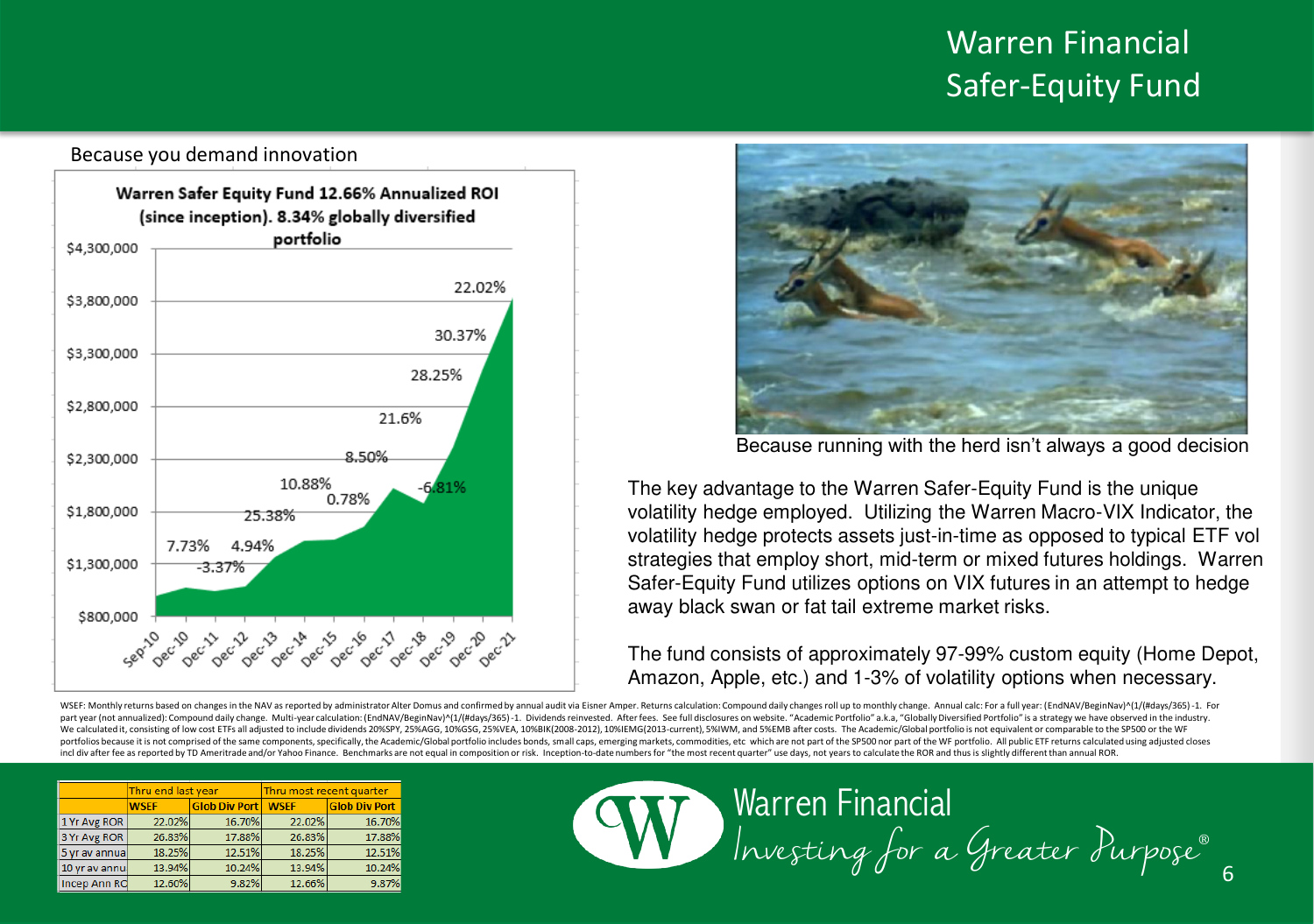### Warren Safer-Equity Fund PORTFOLIO MANAGEMENT



RANDY WARREN CHIEF INVESTMENT OFFICER

- 25 years of investment experience
- Member of the Warren Financial Executive and Operating Committee
- MBA from West Chester University
- BS from University of Delaware
- **E** Certified Senior Advisor
- Editorial contributor on Forbes.com



TROY LOGAN CHIEF ECONOMIST

- 25 years of investment experience
- Member of the Warren Financial Executive and Operating Committee
- BS and MSc from University of California, Santa Cruz
- **Editorial contributor on Forbes.com**



SCOTT SHELLHAMER MANAGING DIRECTOR

- 25 years of investment experience
- Member of the Warren Financial Executive and Operating Committee
- BS from Pennsylvania State University
- Editorial contributor on Forbes.com

Warren Financial Investing for a Greater Purpose®